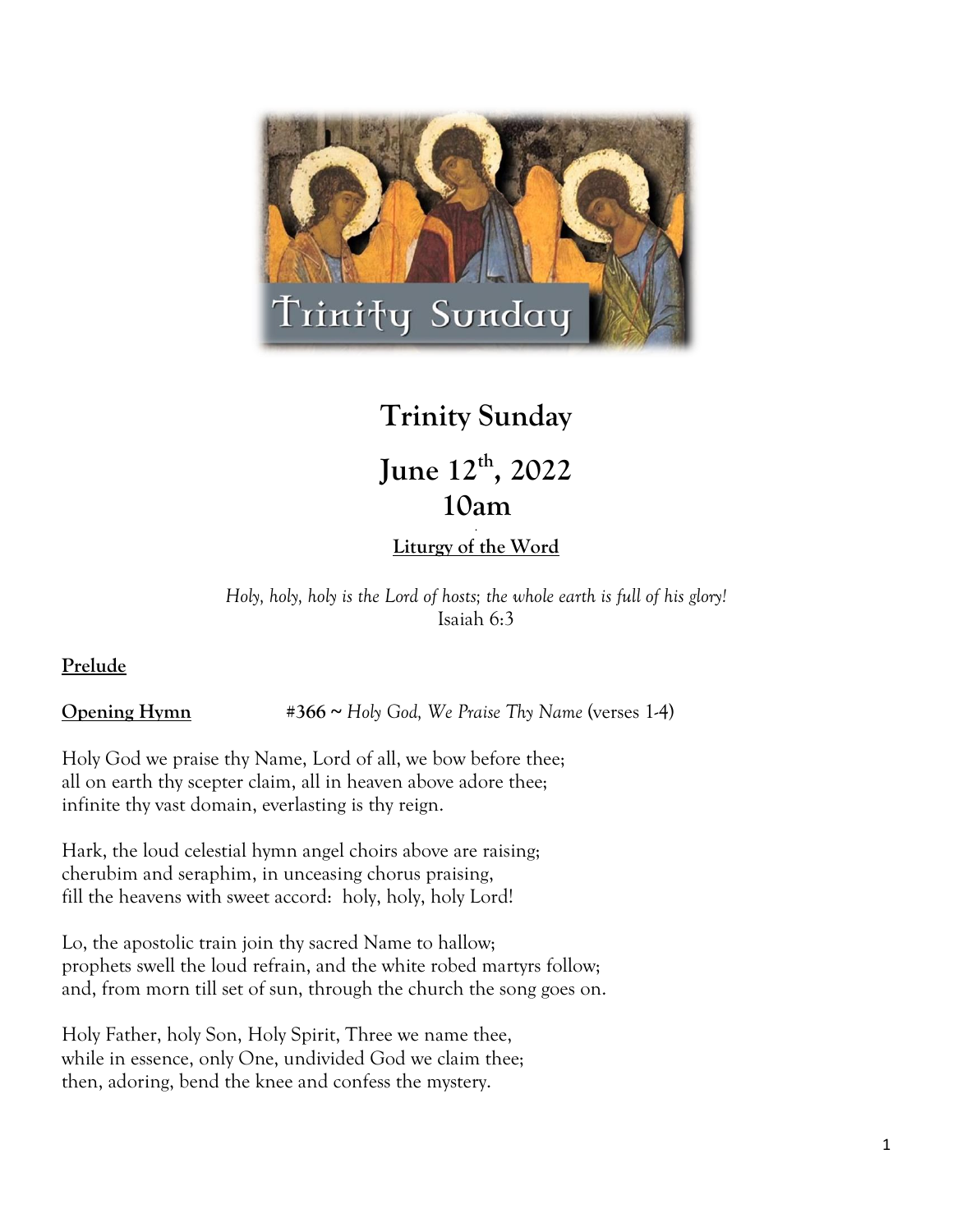#### **Opening Sentences**

Blessed be God, Eternal Majesty, Living Word, Abiding Spirit. **Glory to God forever. Amen.**

Almighty God, to you all hearts are open, all desires known, and from you no secrets are hid: Cleanse the thoughts of our hearts by the inspiration of your Holy Spirit, that we may perfectly love you, and worthily magnify your holy Name; through Christ our Lord. **Amen.**

**The Gloria 1982 Hymnal S 280**

**Glory to God in the highest, and peace to his people on earth, Lord God, heavenly King, almighty God and Father, we worship you, we give you thanks, we praise you for your glory. Lord Jesus Christ, only Son of the Father, Lord God, Lamb of God, you take away the sin of the world: have mercy on us; you are seated at the right hand of the Father: receive our prayer. For you alone are the Holy One, you alone are the Lord, you alone are the Most High, Jesus Christ, with the Holy Spirit, in the Glory of God the Father. Amen.** 

## **The Collect**

Almighty and everlasting God, you have given to us your servants grace, by the confession of a true faith, to acknowledge the glory of the eternal Trinity, and in the power of your divine Majesty to worship the Unity: Keep us steadfast in this faith and worship, and bring us at last to see you in your one and eternal glory, O Father; who with the Son and the Holy Spirit live and reign, one God, for ever and ever. *Amen.*

#### **Old Testament**

**Proverbs 8:1-4, 22-31**

Does not wisdom call, and does not understanding raise her voice? On the heights, beside the way, at the crossroads she takes her stand; beside the gates in front of the town, at the entrance of the portals she cries out: "To you, O people, I call, and my cry is to all that live. The LORD created me at the beginning of his work, the first of his acts of long ago. Ages ago I was set up, at the first, before the beginning of the earth. When there were no depths I was brought forth, when there were no springs abounding with water.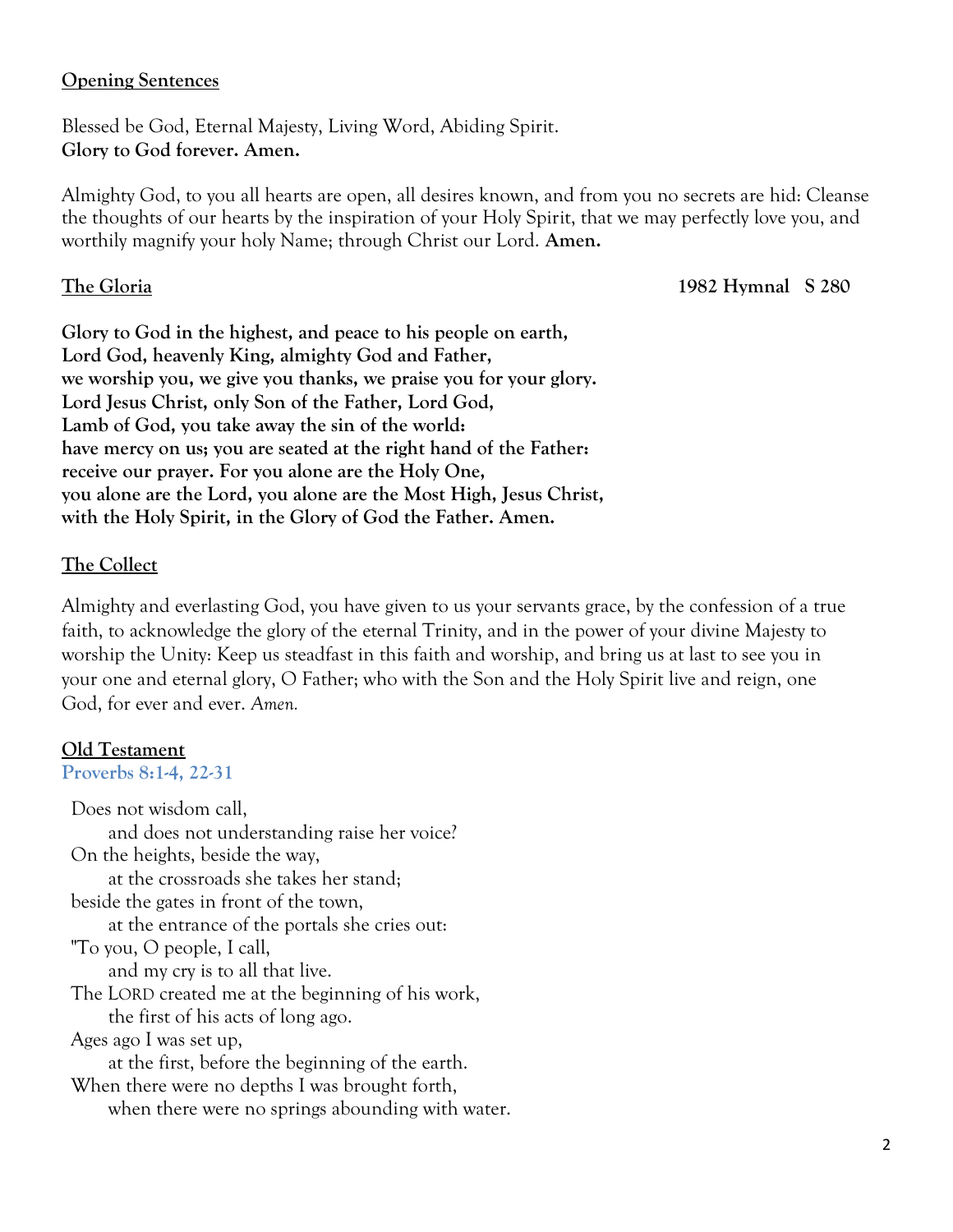Before the mountains had been shaped, before the hills, I was brought forth- when he had not yet made earth and fields, or the world's first bits of soil. When he established the heavens, I was there, when he drew a circle on the face of the deep, when he made firm the skies above, when he established the fountains of the deep, when he assigned to the sea its limit, so that the waters might not transgress his command, when he marked out the foundations of the earth, then I was beside him, like a master worker; and I was daily his delight, rejoicing before him always, rejoicing in his inhabited world and delighting in the human race."

#### **The Psalm**

#### **Psalm 8 Domine, Dominus noster**

1 O LORD our Governor, \* how exalted is your Name in all the world!

- 2 **Out of the mouths of infants and children \* your majesty is praised above the heavens.**
- 3 You have set up a stronghold against your adversaries, \* to quell the enemy and the avenger.
- 4 **When I consider your heavens, the work of your fingers, \* the moon and the stars you have set in their courses,**
- 5 What is man that you should be mindful of him? \* the son of man that you should seek him out?
- 6 **You have made him but little lower than the angels; \* you adorn him with glory and honor;**
- 7 You give him mastery over the works of your hands; \* you put all things under his feet:
- 8 **All sheep and oxen, \* even the wild beasts of the field,**
- 9 The birds of the air, the fish of the sea, \* and whatsoever walks in the paths of the sea.
- 10 O LORD our Governor, \* **how exalted is your Name in all the world!**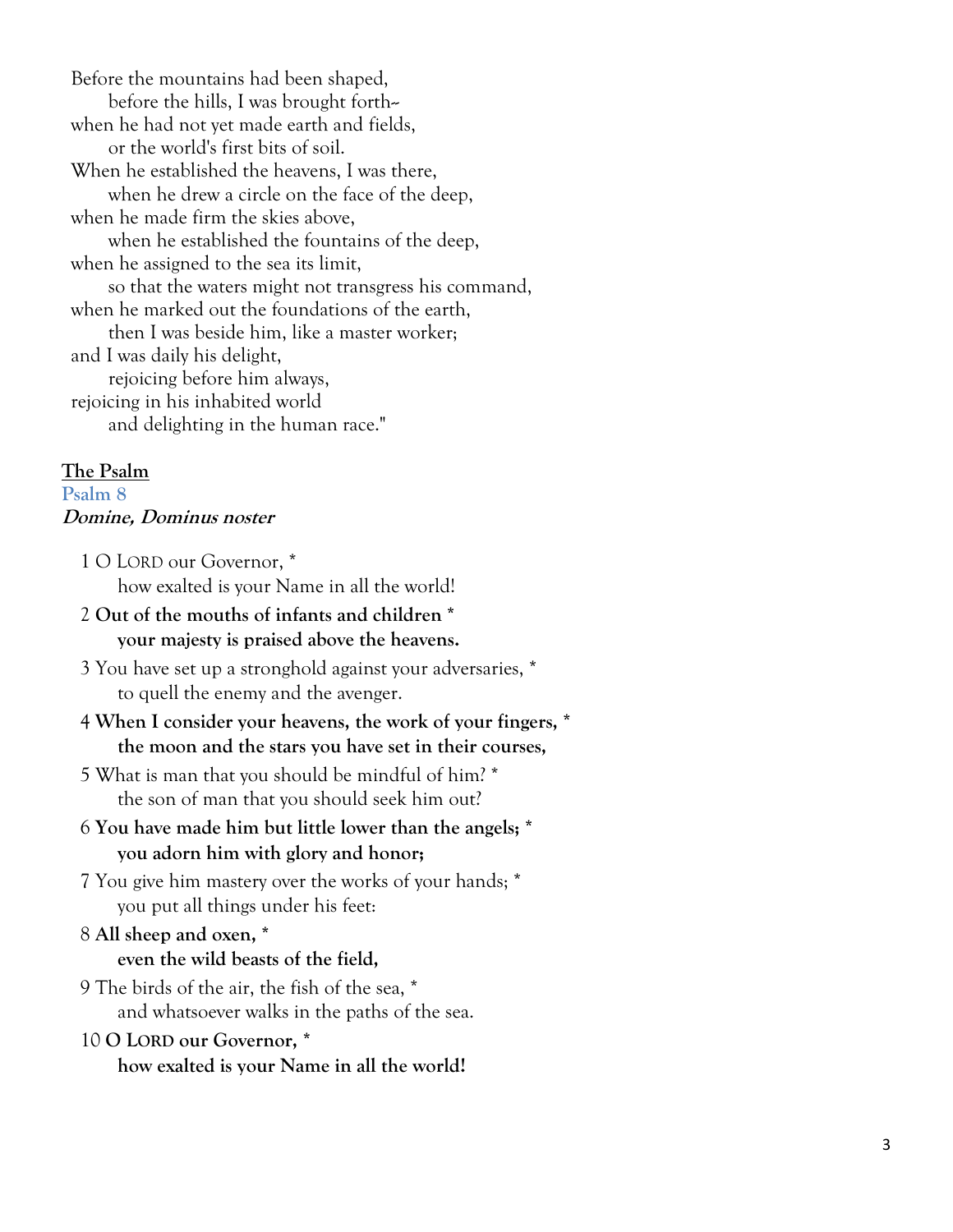## **The Epistle Romans 5:1-5**

Since we are justified by faith, we have peace with God through our Lord Jesus Christ, through whom we have obtained access to this grace in which we stand; and we boast in our hope of sharing the glory of God. And not only that, but we also boast in our sufferings, knowing that suffering produces endurance, and endurance produces character, and character produces hope, and hope does not disappoint us, because God's love has been poured into our hearts through the Holy Spirit that has been given to us.

## **Gospel Hymn #362 ~** *Holy, holy, holy! Lord God Almighty!*

Holy, holy, holy! Lord God Almighty! Early in the morning our song shall rise to thee: Holy, holy, holy! Merciful and mighty, God in three Persons, blessed Trinity.

Holy, holy, holy! All the saints adore thee, casting down their golden crowns around the glassy sea; cherubim and seraphim falling down before thee, which wert, and art, and evermore shalt be.

Holy, holy, holy! Though the darkness hide thee, though the sinful human eye thy glory may not see, only thou art holy; there is none beside thee, perfect in power, in love, and purity.

Holy, holy, holy! Lord God Almighty! All thy works shall praise thy Name, in earth, and sky, and sea; Holy, holy, holy! Merciful and mighty, God in three Persons, blessed Trinity.

## **The Gospel**

**John 16:12-15**

Jesus said to the disciples, "I still have many things to say to you, but you cannot bear them now. When the Spirit of truth comes, he will guide you into all the truth; for he will not speak on his own, but will speak whatever he hears, and he will declare to you the things that are to come. He will glorify me, because he will take what is mine and declare it to you. All that the Father has is mine. For this reason I said that he will take what is mine and declare it to you."

**The Sermon The Rev. John Beach**

## **The Nicene Creed**

**We believe in one God, the Father, the Almighty, maker of heaven and earth, of all that is, seen and unseen.**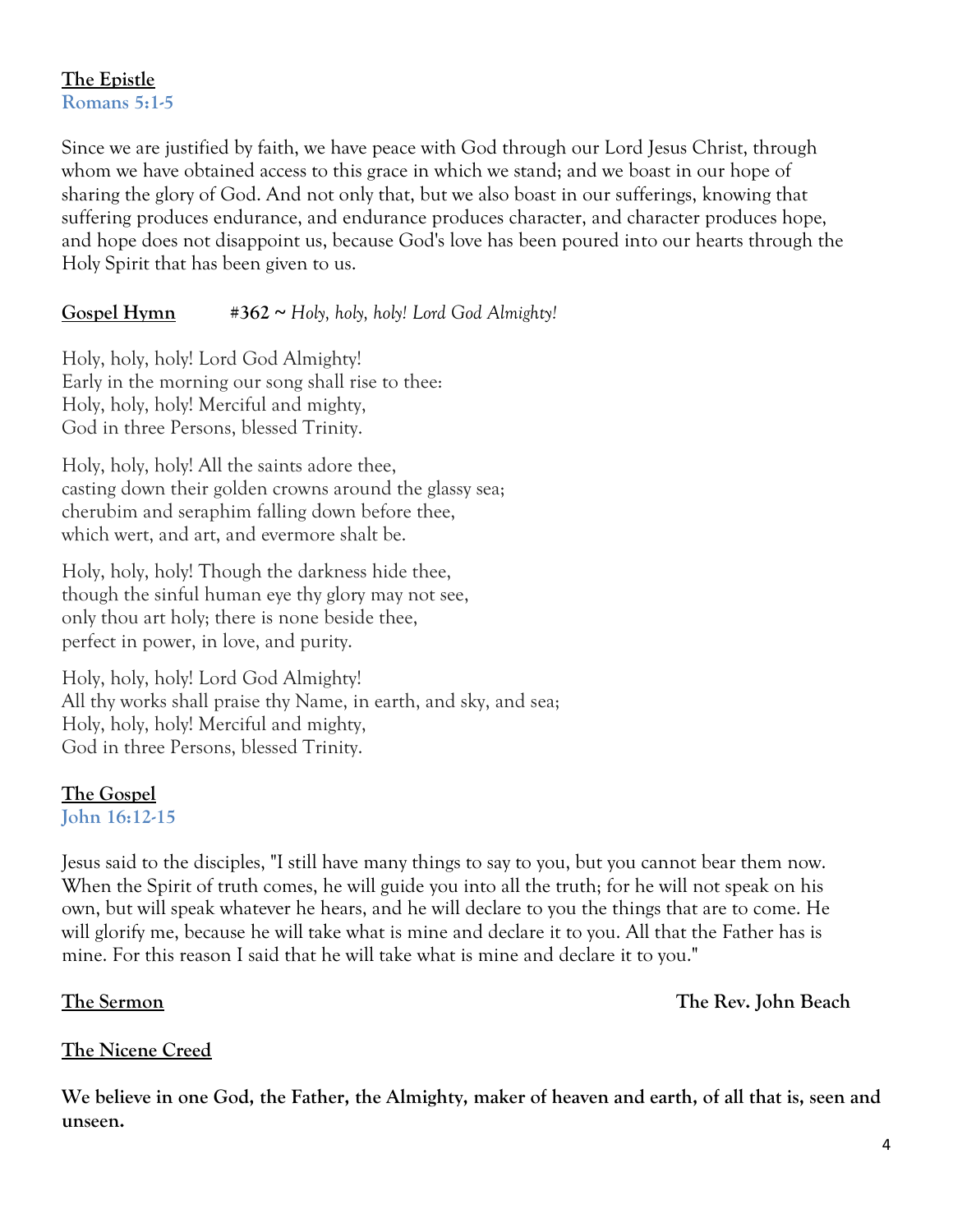**We believe in one Lord, Jesus Christ, the only Son of God, eternally begotten of the Father, God from God, Light from Light, true God from true God, begotten, not made, of one Being with the Father. Through him all things were made. For us and for our salvation he came down from heaven: by the power of the Holy Spirit he became incarnate from the Virgin Mary, and was made man. For our sake he was crucified under Pontius Pilate; he suffered death and was buried. On the third day he rose again in accordance with the Scriptures; he ascended into heaven and is seated at the right hand of the Father. He will come again in glory to judge the living and the dead, and his kingdom will have no end.** 

**We believe in the Holy Spirit, the Lord, the giver of life, who proceeds from the Father and the Son. With the Father and the Son he is worshiped and glorified. He has spoken through the Prophets. We believe in one holy catholic and apostolic Church. We acknowledge one baptism for the forgiveness of sins. We look for the resurrection of the dead, and the life of the world to come. Amen.**

## **Prayers of the People**

Let us pray for the church, the world, and all in need, saying, Lord in your mercy, Hear our prayer.

Come Holy Spirit giver of life; breathe into us that we may hear a word of truth this day. Draw us into communion, enable us to love, and conspire to make us one with you for the world you so deeply love. Lord in your mercy,

*Silence* **Hear our prayer.**

Eternal God, we pray for the world that through the reconciling love of Christ our destructive and violent ways may cease, as you bless your human family with peace. Lord in your mercy, *Silence* **Hear our prayer.**

We pray for the mission of your church, that empowered by your Spirit we may proclaim the good news of the age in the world you so dearly love. We pray for all who suffer (particularly…), that together with Christ in his suffering we may find healing as he did, as he was raised and exalted in you. Lord in your mercy,

#### *Silence* **Hear our prayer.**

We pray for your creation, that as it groans for its redemption we may care for its well-being, through the power of your life-giving Spirit. Lord in your mercy, *Silence* **Hear our prayer.**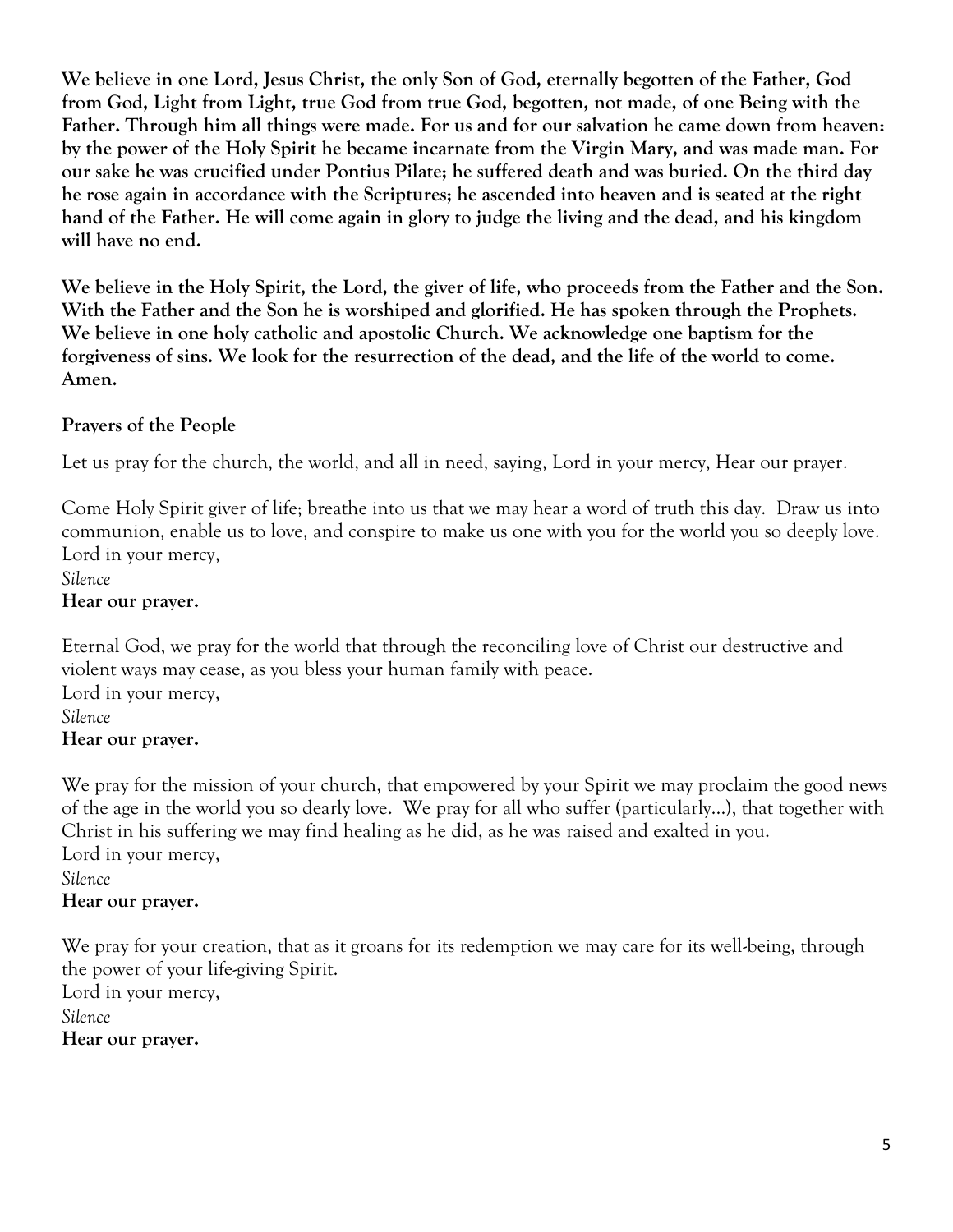We remember before you those who have died and pray for those who will die today, that through your glorious redemption that ends all suffering, especially Gertrude Crilley, Edgar Schaffner, and Herbert Stevenson. May they rest with you eternally. Lord in your mercy,

*Silence*

#### **Hear our prayer.**

Through Christ, with Christ, in the unity of the Holy Spirit, we praise you, O God, now and forever. Amen.

#### **The Peace**

*Officiant* The peace of the Lord be always with you. *People* **And also with you.**

## **The Holy Communion**

## **Offertory Anthem**

**Doxology 1982 Hymnal** #**380** vs. 3 only

**Praise God, from whom all blessings flow; Praise Him, all creatures here below; Praise Him above, ye heavenly host; Praise Father, Son and Holy Ghost. Amen.** 

## **The Great Thanksgiving**

| Officiant | The Lord be with you.                                                                                                       |
|-----------|-----------------------------------------------------------------------------------------------------------------------------|
| People    | And also with you.                                                                                                          |
| Officiant | Lift up your hearts.                                                                                                        |
| People    | We lift them to the Lord.                                                                                                   |
| Officiant | Let us give thanks to the Lord our God.                                                                                     |
| People    | It is right to give him thanks and praise.                                                                                  |
| Officiant | It is right, and a good and joyful thing, always and everywhere to give thanks to you, God,<br>Creator of heaven and earth. |

But chiefly are we bound to praise you for the glorious resurrection of your Son Jesus Christ our Lord; for he is the true Paschal Lamb, who was sacrificed for us, and has taken away the sin of the world. By his death he has destroyed death, and by his rising to life again he has won for us everlasting life.

Therefore we praise you, joining our voices with Angels and Archangels and with all the company of heaven, who for ever sing this hymn to proclaim the glory of your Name: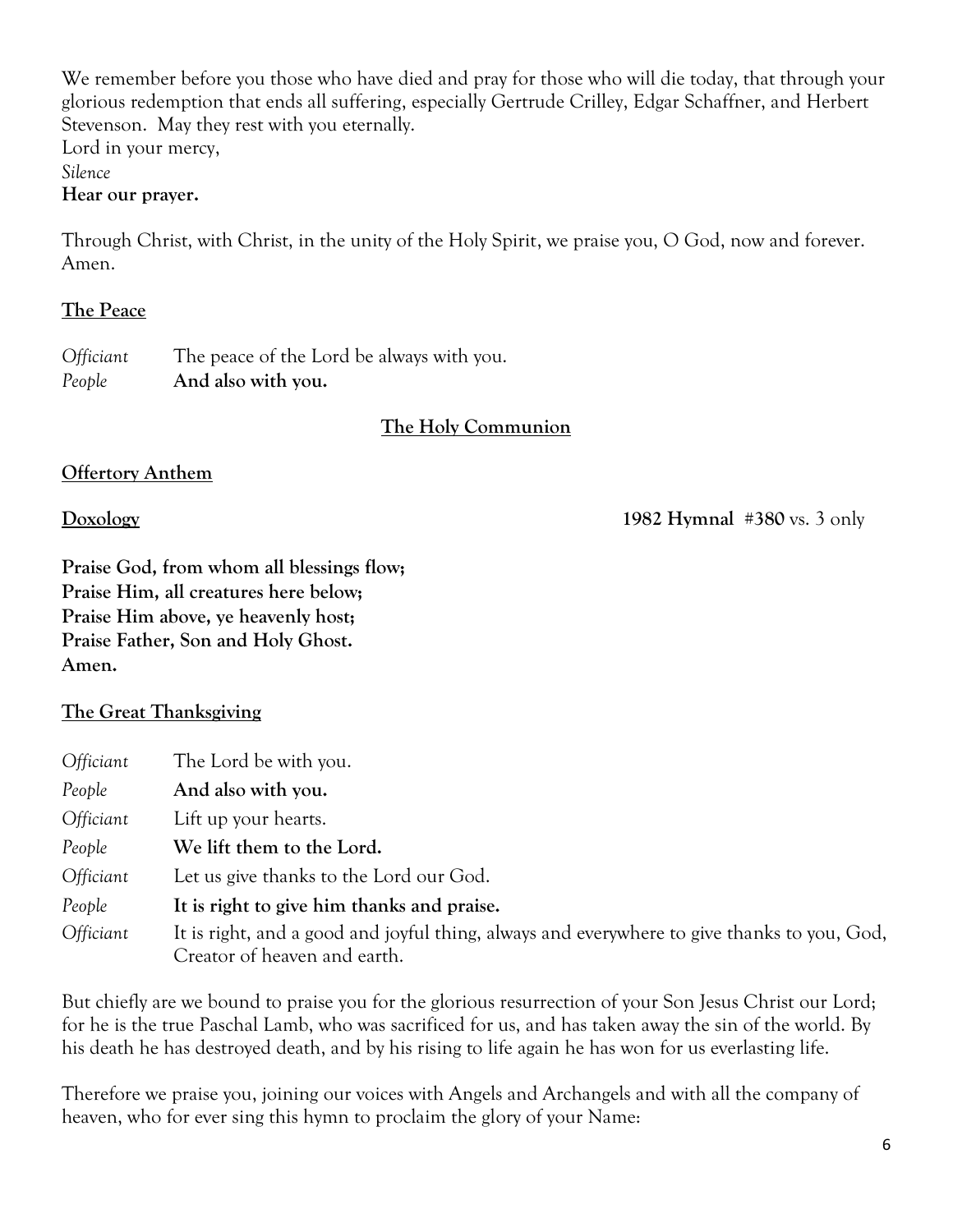## **Sanctus**

**Holy, holy holy Lord. God of power and might, heaven and earth are full of your glory. Hosanna in the highest. Blessed is he who comes in the name of the Lord. Hosanna in the highest.** 

*Officiant* Holy and gracious God: In your infinite love you made us for yourself; and, when we had fallen into sin and become subject to evil and death, you, in your mercy, sent Jesus Christ, your only and eternal Son, to share our human nature, to live and die as one of us, to reconcile us to you, the God and Creator of all. He stretched out his arms upon the cross, and offered himself in obedience to your will, a perfect sacrifice for the whole world.

On the night he was handed over to suffering and death, our Lord Jesus Christ took bread; and when he had given thanks to you, he broke it, and gave it to his disciples, and said, "Take, eat: This is my Body, which is given for you. Do this for the remembrance of me."

After supper he took the cup of wine; and when he had given thanks, he gave it to them, and said, "Drink this, all of you: This is my Blood of the new Covenant, which is shed for you and for many for the forgiveness of sins. Whenever you drink it, do this for the remembrance of me."

Therefore we proclaim the mystery of faith:

**Christ has died. Christ is risen. Christ will come again**.

*Officiant* We celebrate the memorial of our redemption, O gracious God, in this sacrifice of praise and thanksgiving. Recalling his death, resurrection, and ascension, we offer you these gifts.

Sanctify them by your Holy Spirit to be for your people the Body and Blood of your Son, the holy food and drink of new and unending life in him. Sanctify us also that we may faithfully receive this holy Sacrament, and serve you in unity, constancy, and peace; and at the last day bring us with all your saints into the joy of your eternal kingdom.

All this we ask through your Son Jesus Christ. By him, and with him, and in him, in the unity of the Holy Spirit all honor and glory is yours, Almighty Father, now and for ever. **AMEN**.

And now, as our Savior Christ has taught us, we are bold to say,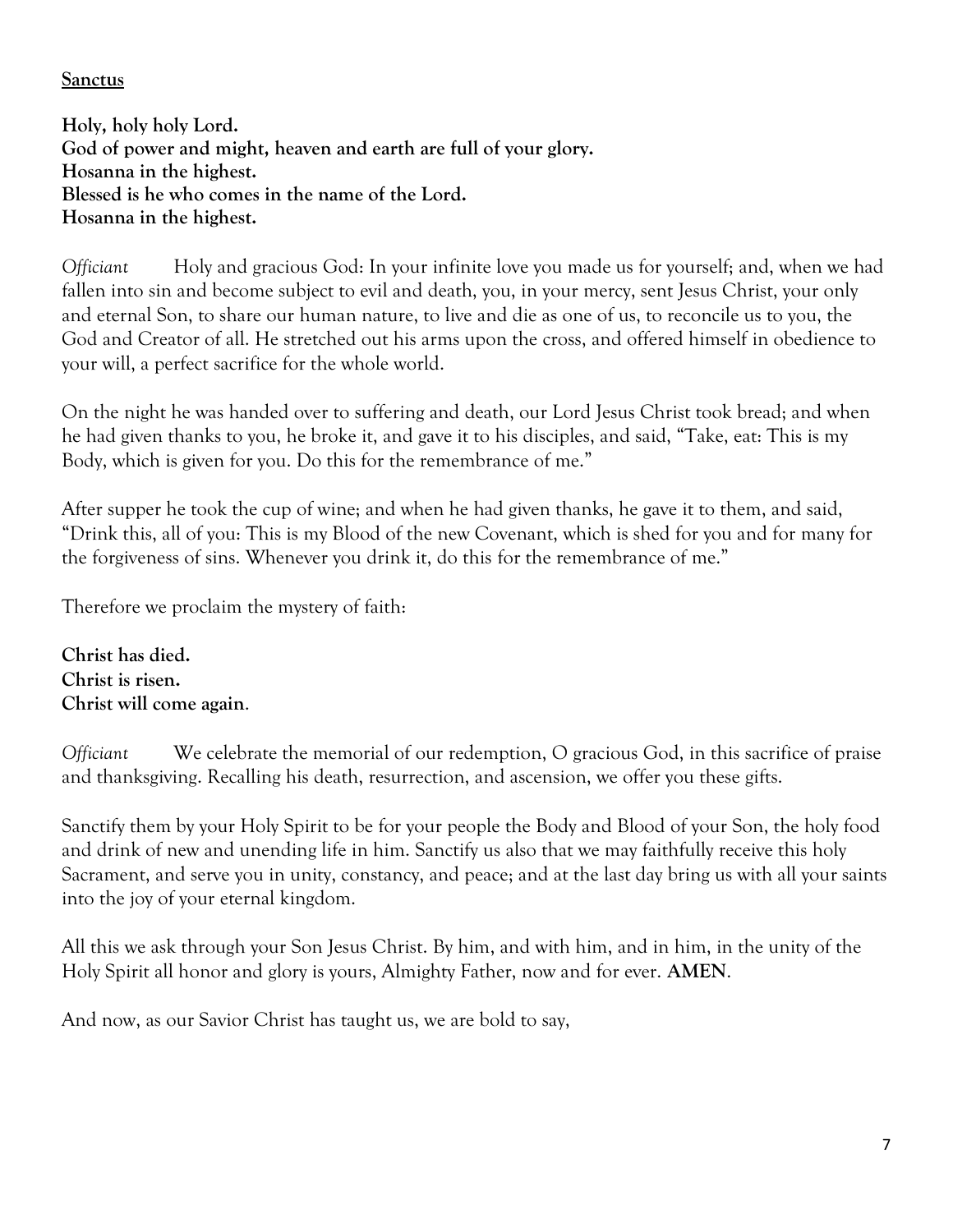## **The Lord's Prayer**

**Our Father, who art in heaven, hallowed be thy Name, thy kingdom come, thy will be done, on earth as it is in heaven. Give us this day our daily bread. And forgive us our trespasses, as we forgive those who trespass against us. And lead us not into temptation, but deliver us from evil. For thine is the kingdom, and the power, and the glory, for ever and ever. Amen.** 

### **The Breaking of the Bread**

*Officiant* Alleluia. Christ our Passover is sacrificed for us. *People* **Therefore, let us keep the feast. Alleluia.**

## **The Invitation to Holy Communion**

*A spiritual communion is a personal devotional that anyone can pray at any time to express their desire to receive Holy Communion at that moment, but in which circumstances impede them from actually receiving Holy Communion.*

*The Officiant invites the following prayer to be said by all.*

My Jesus, I believe that you are truly present in the Blessed Sacrament of the Altar. I love you above all things, and long for you in my soul. Since I cannot receive you in the Sacrament of your Body and Blood, come spiritually into my heart. Cleanse and strengthen me with your grace, Lord Jesus, and let me never be separated from you. May I live in you, and you in me, in this life and in the life to come. Amen.

**Fraction Anthem 1982 Hymnal** #**S 155** ~ *Christ, our Passover*

Alleluia, alleluia, alleluia. Christ our Passover is sacrificed for us; Therefore let us keep the feast. Alleluia, alleluia, alleluia.

*Officiant* The Gifts of God for the People of God. This is God's table, and everyone is welcome here.

#### **Distribution of Communion**

#### **Communion Anthem**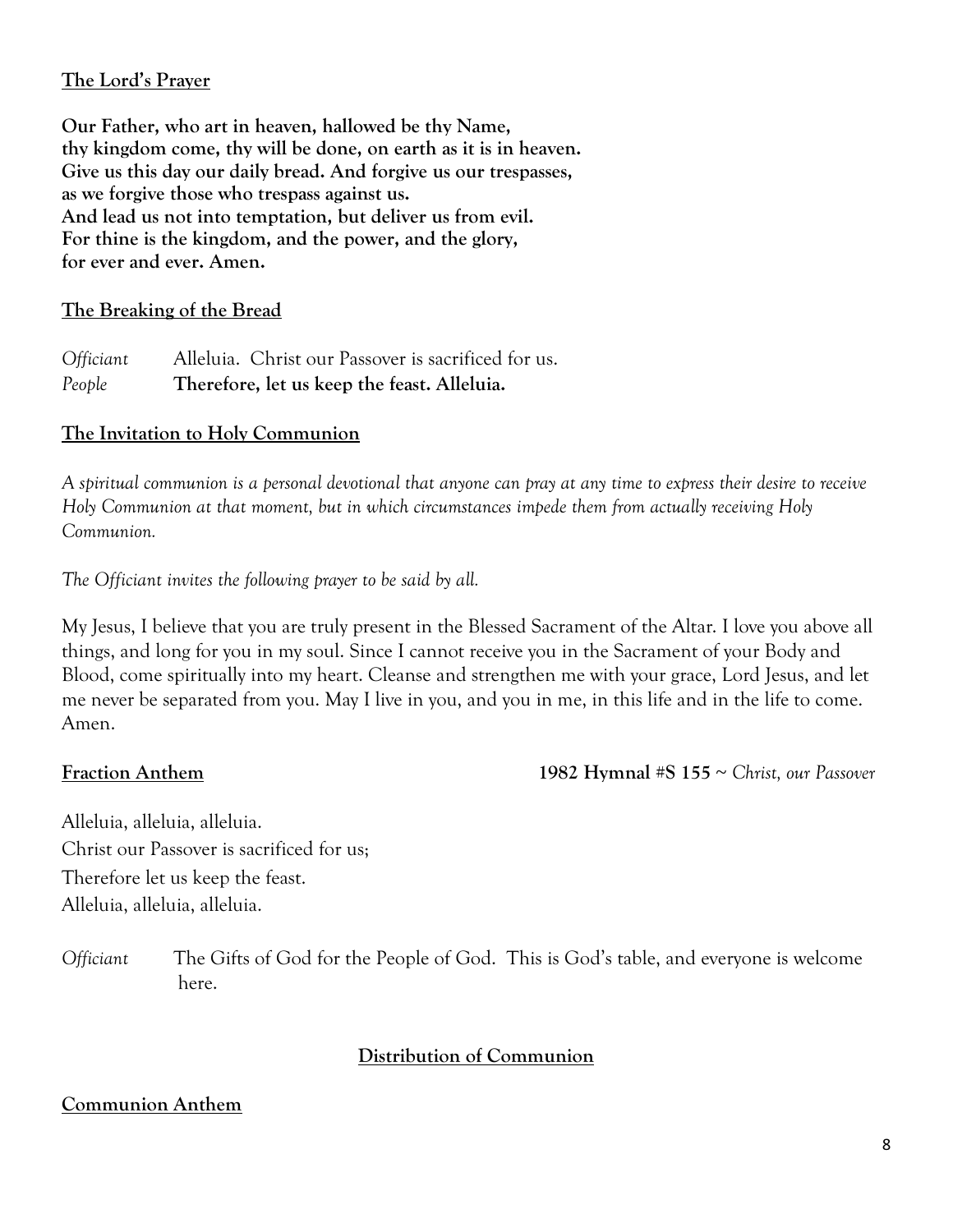#### **Post-communion Prayer**

Almighty and eternal God, may we who have received this Eucharist worship you in all we do, and proclaim the glory of your majesty. We ask this in the name of Jesus Christ the Lord

*Officiant* Let us pray. *People* **Eternal God, heavenly Father, you have graciously accepted us as living members of your Son our Savior Jesus Christ, and you have fed us with spiritual food in the Sacrament of his Body and Blood. Send us now into the world in peace, and grant us strength and courage to love and serve you with gladness and singleness of heart; through Christ our Lord. Amen.**

#### **Blessing**

**Closing Hymn** #368 ~ *Holy Father, great Creator*

Holy Father, great Creator, source of mercy, love, and peace, look upon the Mediator, clothe us with his righteousness; heavenly Father, heavenly Father, through the Savior hear and bless.

Holy Jesus, Lord of glory, whom angelic hosts proclaim, while we hear thy wondrous story, meet and worship in thy Name, dear Redeemer, dear Redeemer, in our hearts thy peace proclaim.

Holy Spirit, Sanctifier, come with unction from above, touch our hearts with sacred fire, fill them with the Savior's love. Source of comfort, Source of comfort, cheer us with the Savior's love.

God the Lord, through every nation let thy wondrous mercies shine. In the song of thy salvation every tongue and race combine. Great Jehovah, great Jehovah, form our hearts and make them thine.